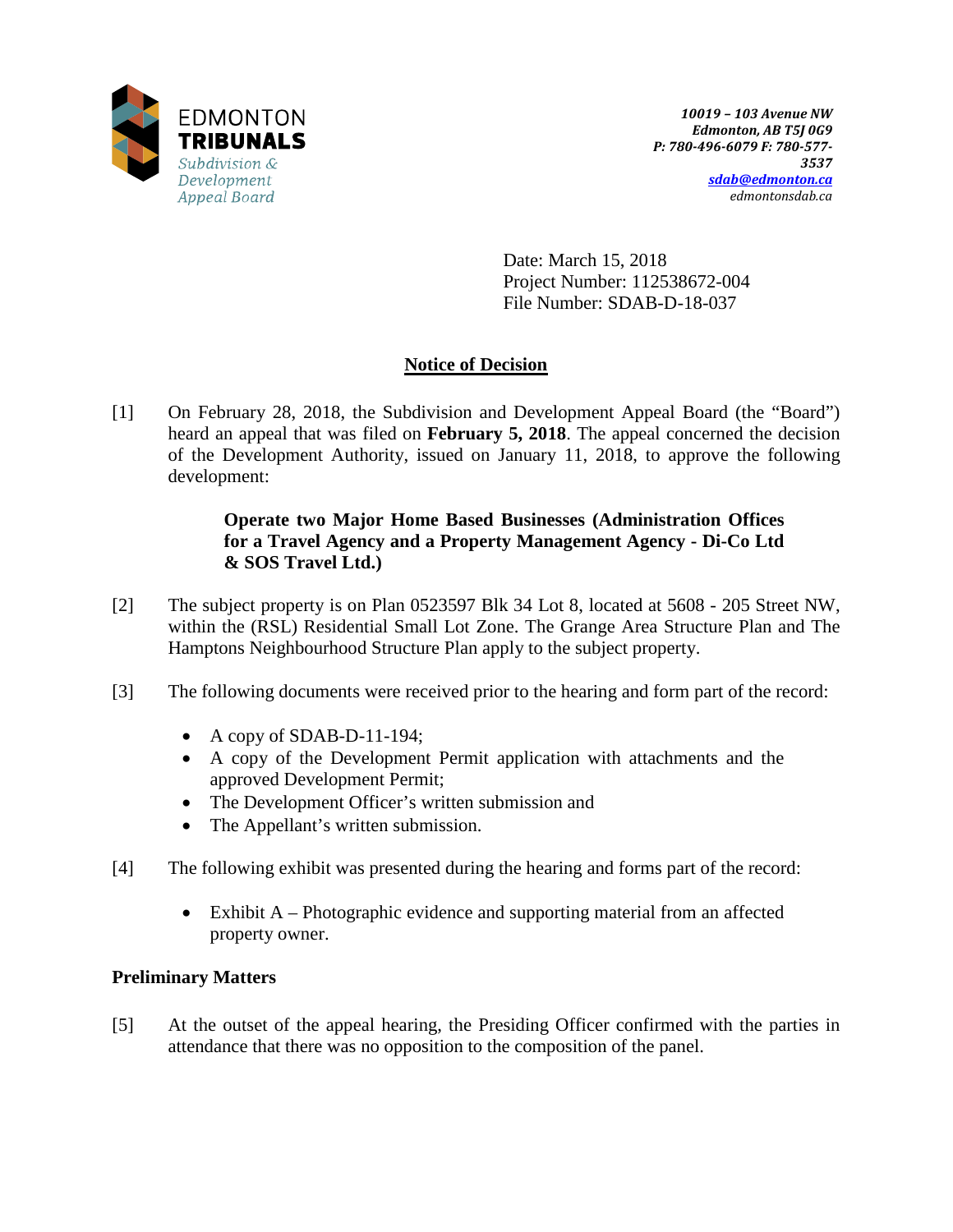- [6] The Presiding Officer outlined how the hearing would be conducted, including the order of appearance of parties, and no opposition was noted.
- [7] The appeal was filed on time, in accordance with section 686 of the *Municipal Government Act*, RSA 2000, c M-26.

#### **Summary of Hearing**

- *i) Position of the Appellant, Ms. B. Woosaree*
- [8] Ms. Woosaree has lived in the neighbourhood for approximately 10 years. She does not live directly across the street from the Respondent's property but is strongly opposed to the home based businesses and is concerned her property value will be affected.
- [9] She is concerned with the extra traffic these businesses would generate as 56 Avenue is already busy. This is a young neighbourhood and many children walk along 56 Avenue to the schools in the immediate area.
- [10] She has concerns regarding privacy and noise. She works during the day but has noticed noise coming from the rear yard of the subject site during the summer. She was not able to confirm what generates the noise and if it was related to the businesses.
- [11] She also has concerns regarding the large shed in the rear yard of the subject site and questioned its purpose.
- [12] Parking for the businesses does not directly affect the roadway on her street. However, she felt there was traffic congestion at the T-intersection located at 56 Avenue and 205 Street and it might be compounded by the businesses.
- [13] Ms. Woosaree indicated that she did not understand the meaning of discretion or of a Discretionary Use.

The Presiding Officer explained the terms are not synonymous. This appeal involves a Discretionary Use. Discretionary Use is a legal term in planning law used in the *Edmonton Zoning Bylaw* (the *Bylaw*) and the *Municipal Government Act*. Discretionary Uses must be reasonably compatible with surrounding properties.

- *ii) Position of an Affected Property Owner in Support of the Appellant, Mr. G. Daignault*
- [14] Mr. Daignault owns a property two lots to the north of the subject site. This is the fifth or sixth application for a Home Based Business from this same property owner.
- [15] Although he does not agree with Major Home Based Businesses in general, he only has concerns related to parking in this application.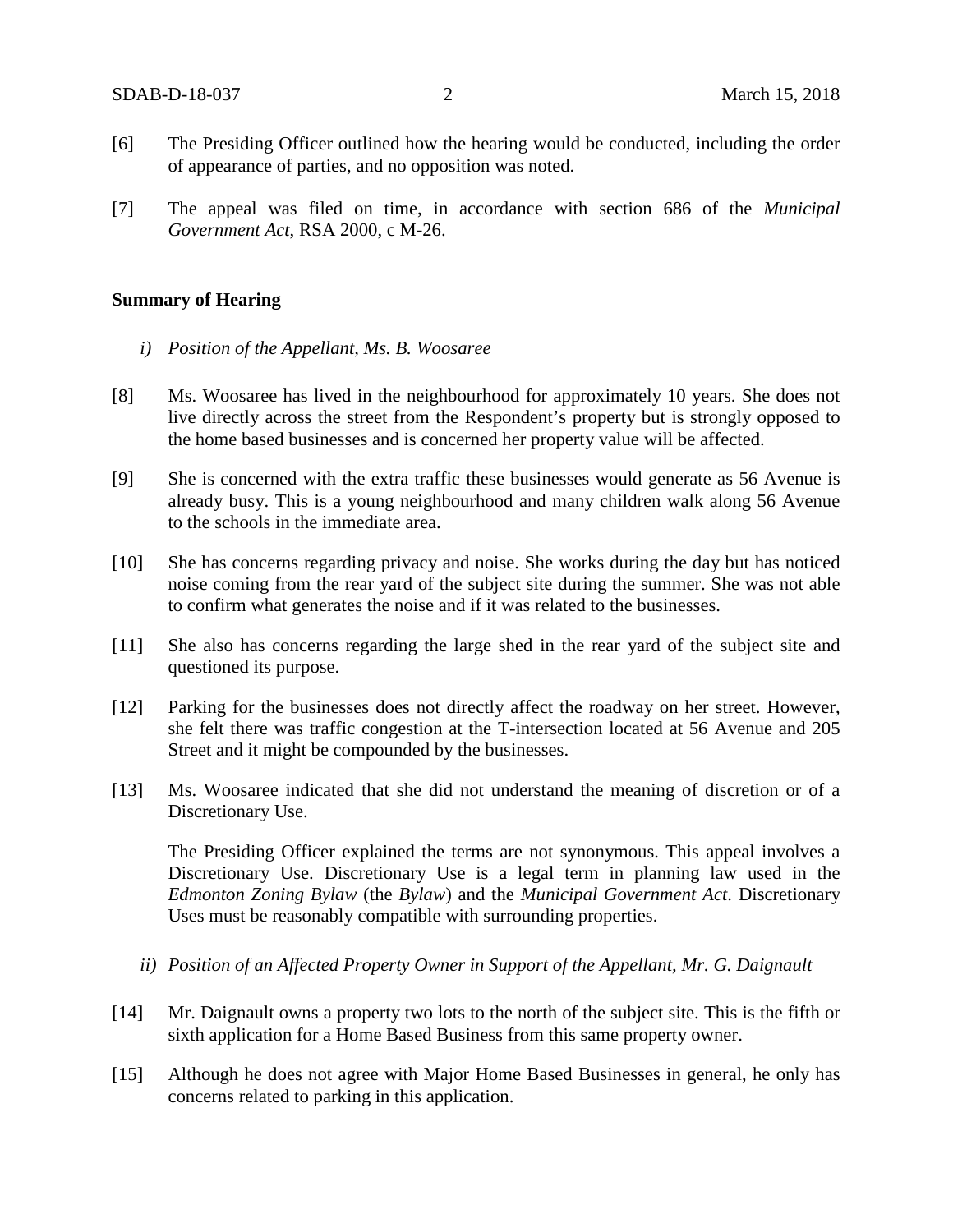- [16] Mr. Daignault provided two maps and eight photographs to provide some context of the neighbourhood. (*Exhibit A*).
	- a. The side street along 205 Street rarely gets graded and is very congested.
	- b. Photograph #1 shows a lamp post with a no-parking sign on it. The sign is not very visible and people constantly park along this inside street making it difficult for him to back out of his driveway. He could not confirm if the cars parked illegally were related to the Respondent's businesses.
	- c. He was the Appellant for the original Travel Agency business, which was approved in 2011 and the Board added a condition to the approval which required that all parking for the business be located on the driveway. He wants to ensure that this same condition is included if the proposed development is approved.
	- d. Photograph #3 shows how the Respondent's property is located on a curve which is not conducive to parking.
- [17] He has not noticed any noise being generated from the subject site and has not observed any clients coming or going.
- [18] The Presiding Officer referred Mr. Daignault to the Development Regulations for Major Home Based Businesses and section 54 of the *Bylaw*. The current application with the Dwelling would require two on-site parking spaces and there are currently four parking spaces available on the site.
- [19] The Presiding Officer also pointed out that the approved permit already includes a clause like the one in the 2011 Board approval which states that all parking related to the businesses must be located on the subject site. After noting this, Mr. Daignault confirmed he has no problem with the permit as issued.
	- *iii) Position of the Development Officer, Mr. C. Kennedy*
- [20] The Development Authority provided a written submission and did not attend the hearing.
	- *iv) Position of the Respondent, Mr. I. Daraban*
- [21] Mr. Daraban is the owner of the subject site and the owner of the two small businesses operating there.
- [22] Neither the management company, nor the travel agency creates any parking or noise that would disturb the neighbourhood and neither business involves any outdoor activities.
- [23] His company manages buildings in different locations of the city and these properties all have storage areas. Nothing is stored at the subject property and no clients visit his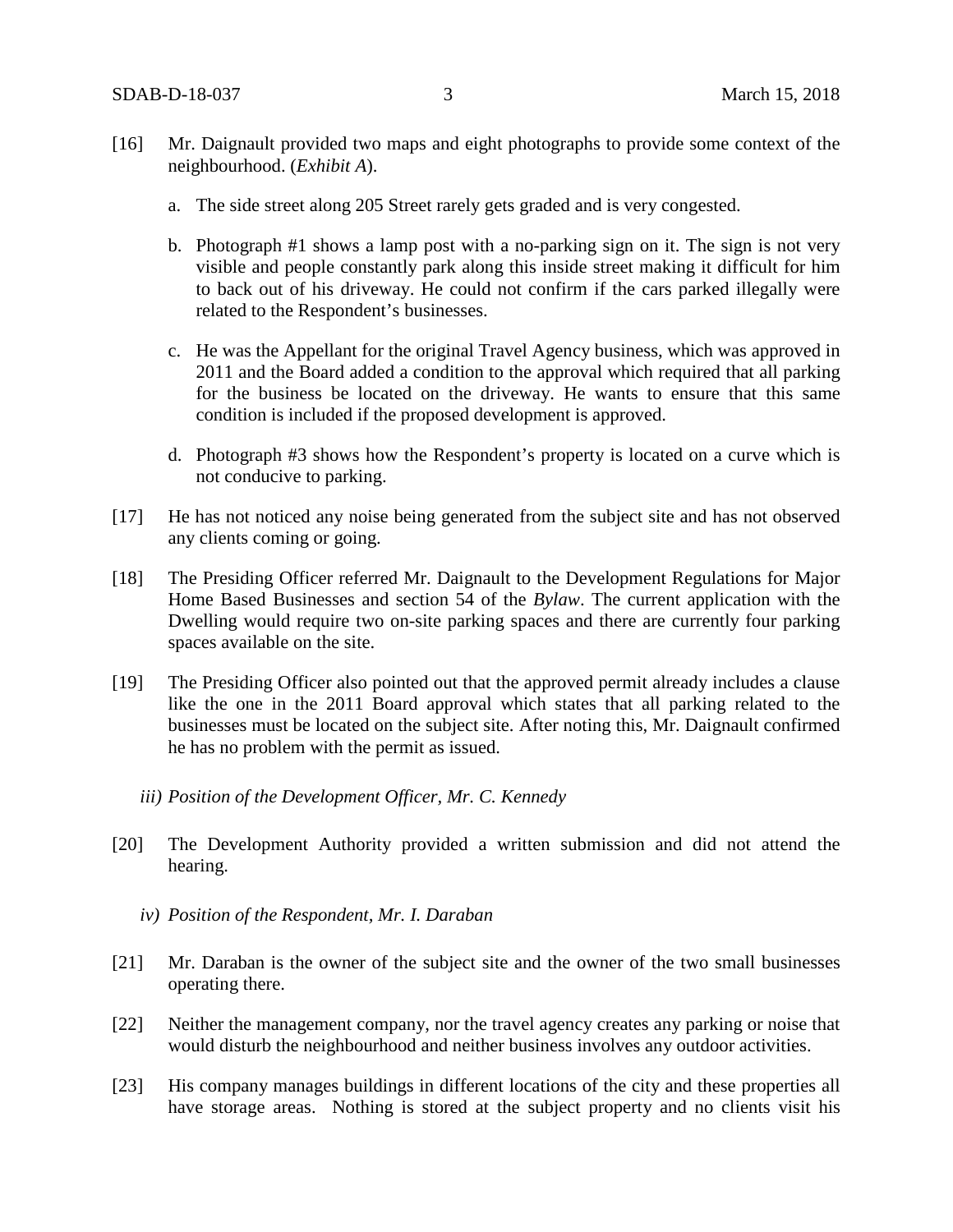house. The travel agency also does not generate any client visits as everything takes place on-line. Only a desktop computer, a laptop computer and a phone are used to run the businesses.

- [24] He acknowledged that sometimes there is noise in the yard related to residential living including grass cutting, property improvements and yard repairs.
- [25] There are no outside employees. The two businesses are run by himself, his wife and his son and they own three cars. They all live at the subject site.
- [26] He provided the following responses to questions from the Board:
	- a. While his application form referred to a tailoring business, he confirmed that this business is currently not in operation, but could possibly replace the travel agency in the future depending on financial considerations. He is aware that a new application would have to be made to conduct another business (including a tailoring business) at this location.
	- b. He confirmed there is a shed in the rear yard which contains an office which is used in part for an office for one of the businesses. While this building is also used for storage, none of the stored items are related to the businesses; they are personal tools.
	- c. While the application states there could be five client visits per week and five employee visits per week he understands that this level of activity fully complies with the applicable regulations and in any event there are currently no client or employee visits. He did not wish to limit client or employee visits.
	- *v) Rebuttal of the Appellant, Ms. B. Woosaree*
- [27] Ms. Woosaree indicated that she remains confused about discretion, the number of businesses at this location and what the rear yard office is used for.

### **Decision**

[28] The appeal is **DENIED** and the decision of the Development Authority is **CONFIRMED**. The development is **GRANTED** as approved by the Development Authority, subject to the conditions listed on the approved Development Permit.

#### **Reasons for Decision**

[29] The proposed development involves two Major Home Based Businesses and is a Discretionary Use in the (RSL) Residential Small Lot Zone. It conforms to all applicable development regulations for Major Home Based Businesses in the *Edmonton Zoning Bylaw* (the *Bylaw*).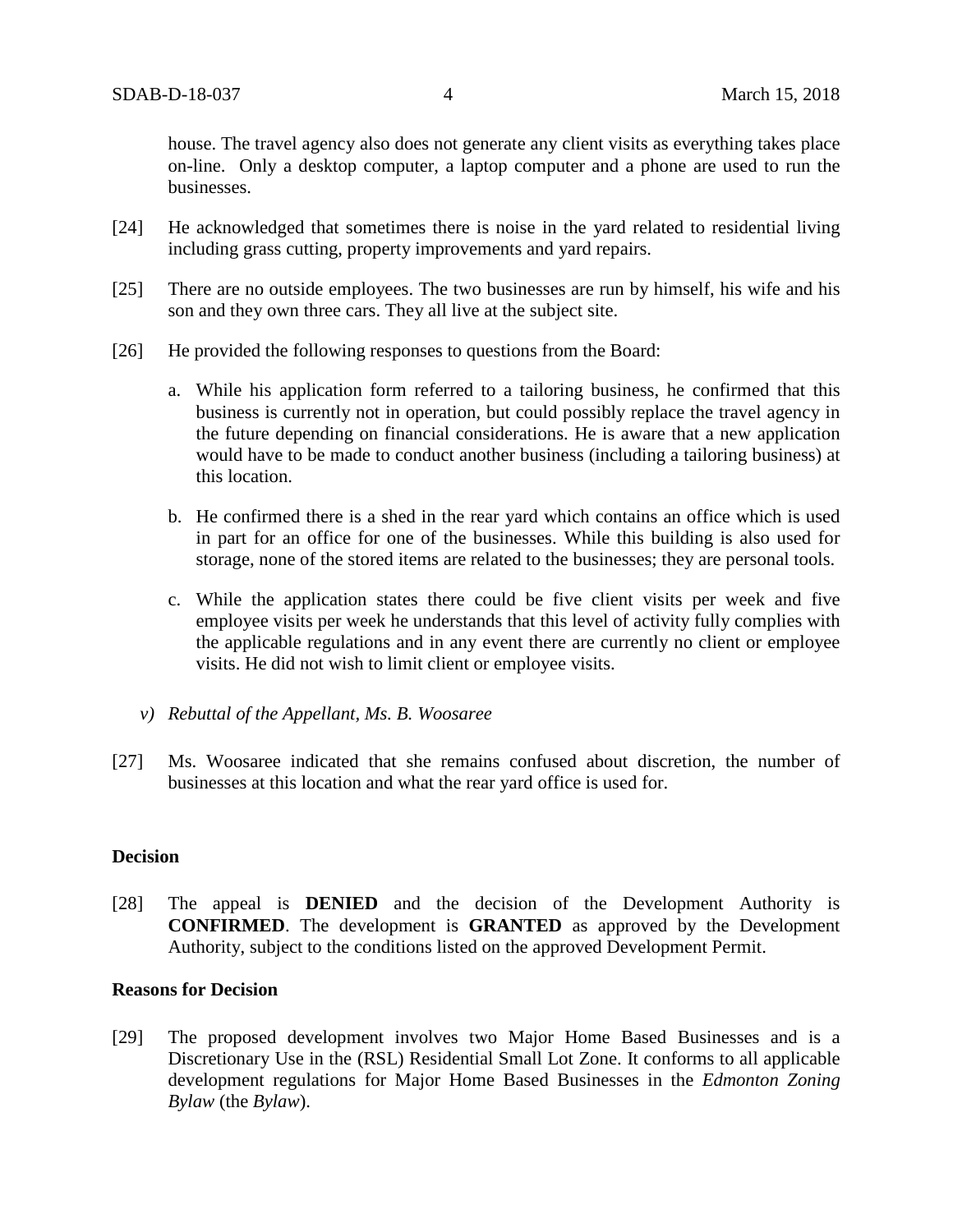- [30] As the proposed development is a Discretionary Use with no variances, the Board considered whether or not the Major Home Based Businesses are reasonably compatible with the surrounding properties and whether there are any valid planning reasons to deny the application as submitted.
- [31] In assessing compatibility, the Board first considered that both Major Home Based Businesses have been in continuous operation for many years. The travel agency business was approved by the Board in 2011 and the property management business was approved by a Development Officer in 2008. Further, these businesses have operated with no official record of any complaints whatsoever to the City.
- [32] The Appellant argues that the businesses negatively affect her property value and her privacy, but she gave no evidence to substantiate these assertions. Accordingly, the Board is unable to find this belief constitutes a valid planning basis upon which the application should be denied.
- [33] The Appellant argues that significant noise emanates from the rear yard of subject site, particularly in the summer. However, she could not confirm that the noise was caused by business, as opposed to residential-related, activities. The neighbouring property owner two lots north indicated he believes that the noise is associated with the normal residential use of the property. This owner lives closer to the subject site and shares a block face with it, and therefore, is more likely to be affected by the businesses. The Respondent stated that the on-site business activities are exclusively administrative in nature and do not create any noise or nuisance impacts. Taking these statements and factors into account, the Board finds that the proposed Major Home Based Businesses do not create nuisance impacts that would constitute either a lack of compatibility or a valid planning reason to deny the application.
- [34] The Appellant objected to an Accessory building located in the rear yard of the subject site. This Accessory building has a valid Development Permit approved in 2011 and does not form part of this appeal. The current appeal concerns an application to renew two Major Home Based Businesses. While the Respondent acknowledged that some of the administrative services of the businesses occur within this Accessory building, the Board notes that the activities as described by the Respondent comply with the *Bylaw*. The existence of a permitted Accessory building is not a planning reason to deny this application.
- [35] The Appellant raised traffic and parking issues. The Board does not find these concerns relevant for the following reasons:
	- a. While the Board received evidence from the Respondent that currently all three employees of the businesses are residents of the subject site and that no clients visit the site, he requested approval to permit one client visit per day and one offsite employee visit per day. Based on the information in the application, no parking variances are required for the proposed development and the number of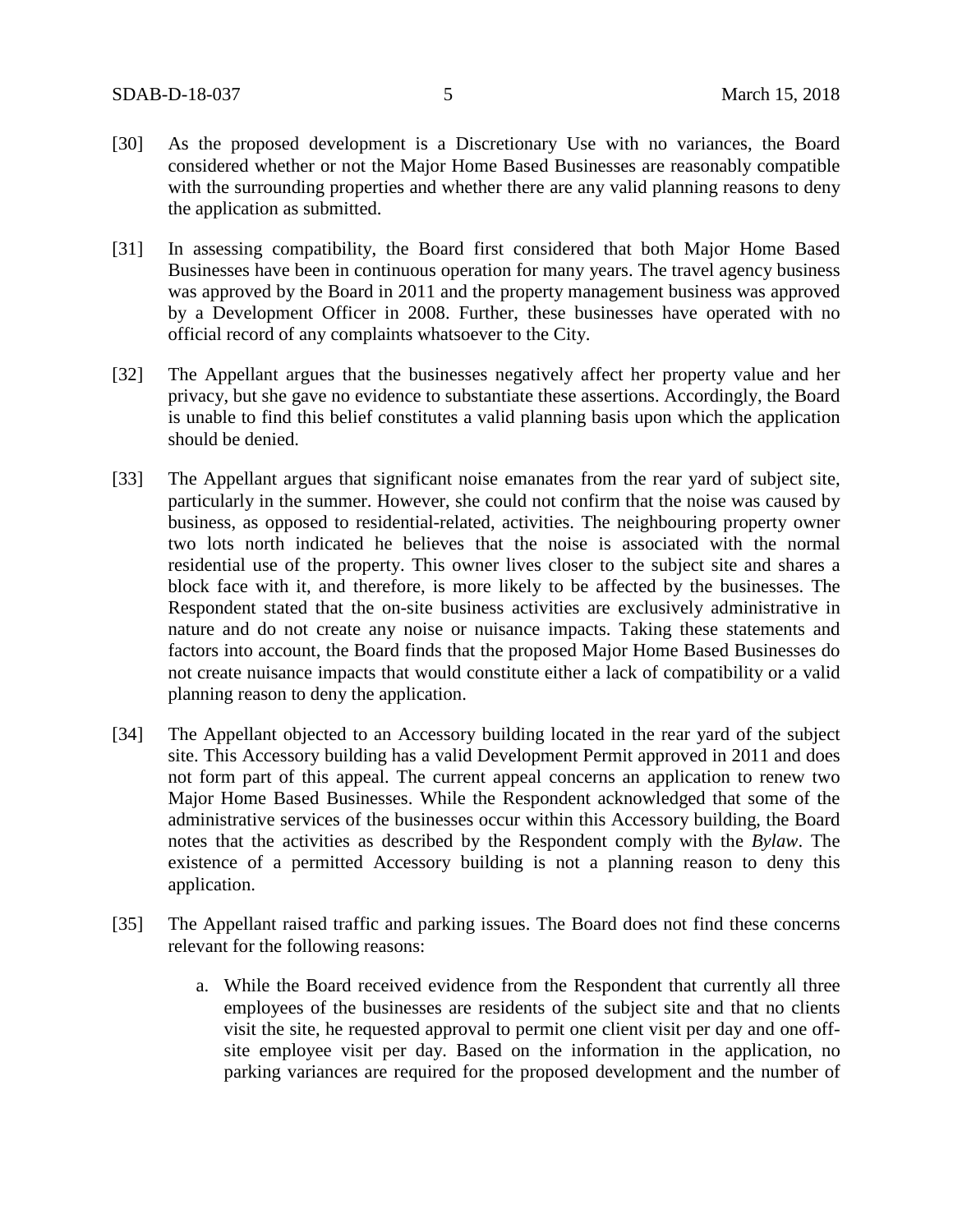available on-site parking spaces exceeds the minimum requirements under the *Bylaw.*

- b. The Appellant could not attribute the traffic and parking issues which concern her specifically to the businesses even though they have been operating for many years. The Board notes that the Appellant resides three lots to the northwest on a property within the notification zone that fronts onto 206 Street. The subject site fronts onto 215 Street and there is no rear lane for either property. The Appellant agreed that to her knowledge, no one associated with these businesses has ever parked along 206 Street.
- c. Further, the Appellant's submissions about parking and traffic were specifically refuted by the property owner two lots to the north on 205 Street who indicated these businesses have not caused any parking or traffic concerns over the years. The Board notes that this neighbour also confirmed that he is not opposed to the Development Permit after being made aware of a provision in the permit which states:

"All parking for the Dwelling and Home Based Business must be accommodated on site unless a parking variance has been granted for this Major Home Based Business."

- [36] The Board concludes that the proposed Major Home Based Businesses are reasonably compatible with the surrounding properties and there are no planning reasons to deny the application as requested.
- [37] Finally, the Board notes that while the application refers to a "future tailoring business," this tailoring business does not form any part of the current scope of application and was not approved or authorized in any way by the Development Officer or the Board. Any additional changes or approvals to the two approved businesses would require a separate Development Permit application.

Ms. K. Cherniawsky, Presiding Officer Subdivision and Development Appeal Board

Board Members in Attendance: Mr. V. Laberge; Mr. A. Nagy; Ms. L. Gibson; Ms. D. Kronewitt Martin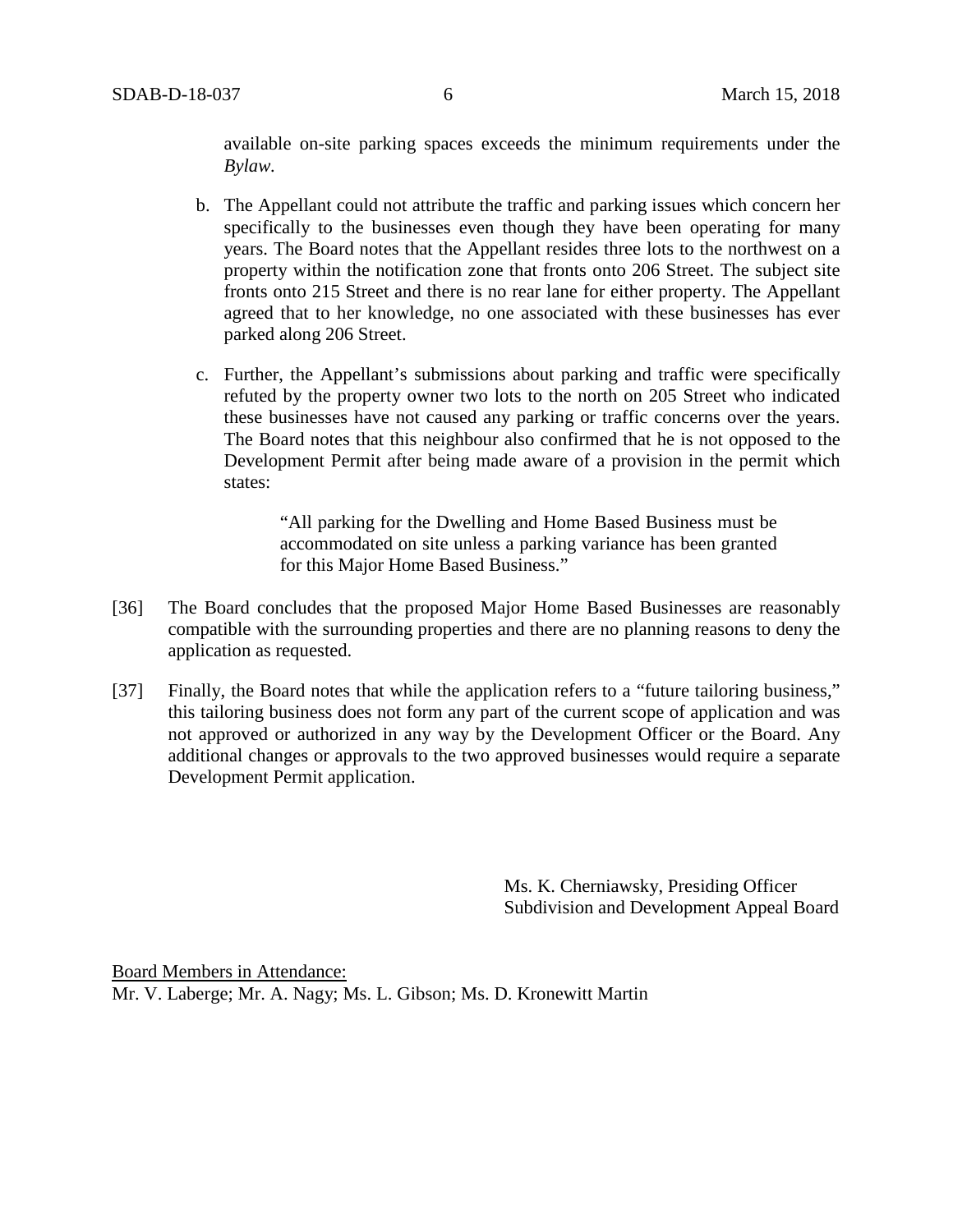### **Important Information for the Applicant/Appellant**

- 1. This is not a Business Licence. A Business Licence must be obtained separately from the Sustainable Development Department, located on the 2nd Floor, Edmonton Tower, 10111 – 104 Avenue NW, Edmonton, AB T5J 0J4.
- 2. Obtaining a Development Permit does not relieve you from complying with:
	- a) the requirements of the *Edmonton Zoning Bylaw*, insofar as those requirements have not been relaxed or varied by a decision of the Subdivision and Development Appeal Board,
	- b) the requirements of the *Alberta Safety Codes Act*,
	- c) the *Alberta Regulation 204/207 – Safety Codes Act – Permit Regulation*,
	- d) the requirements of any other appropriate federal, provincial or municipal legislation,
	- e) the conditions of any caveat, covenant, easement or other instrument affecting a building or land.
- 3. When an application for a Development Permit has been approved by the Subdivision and Development Appeal Board, it shall not be valid unless and until any conditions of approval, save those of a continuing nature, have been fulfilled.
- 4. A Development Permit will expire in accordance to the provisions of section 22 of the *Edmonton Zoning Bylaw, Bylaw 12800*, as amended.
- 5. This decision may be appealed to the Alberta Court of Appeal on a question of law or jurisdiction under section 688 of the *Municipal Government Act*, RSA 2000, c M-26. If the Subdivision and Development Appeal Board is served with notice of an application for leave to appeal its decision, such notice shall operate to suspend the Development Permit.
- 6. When a decision on a Development Permit application has been rendered by the Subdivision and Development Appeal Board, the enforcement of that decision is carried out by the Sustainable Development Department, located on the 2nd Floor, Edmonton Tower, 10111 – 104 Avenue NW, Edmonton, AB T5J 0J4.

*NOTE: The City of Edmonton does not conduct independent environmental checks of land within the City. If you are concerned about the stability of this property for any purpose, you should conduct your own tests and reviews. The City of Edmonton, when issuing a development permit, makes no representations and offers no warranties as to the suitability of the property for any purpose or as to the presence or absence of any environmental contaminants on the property.*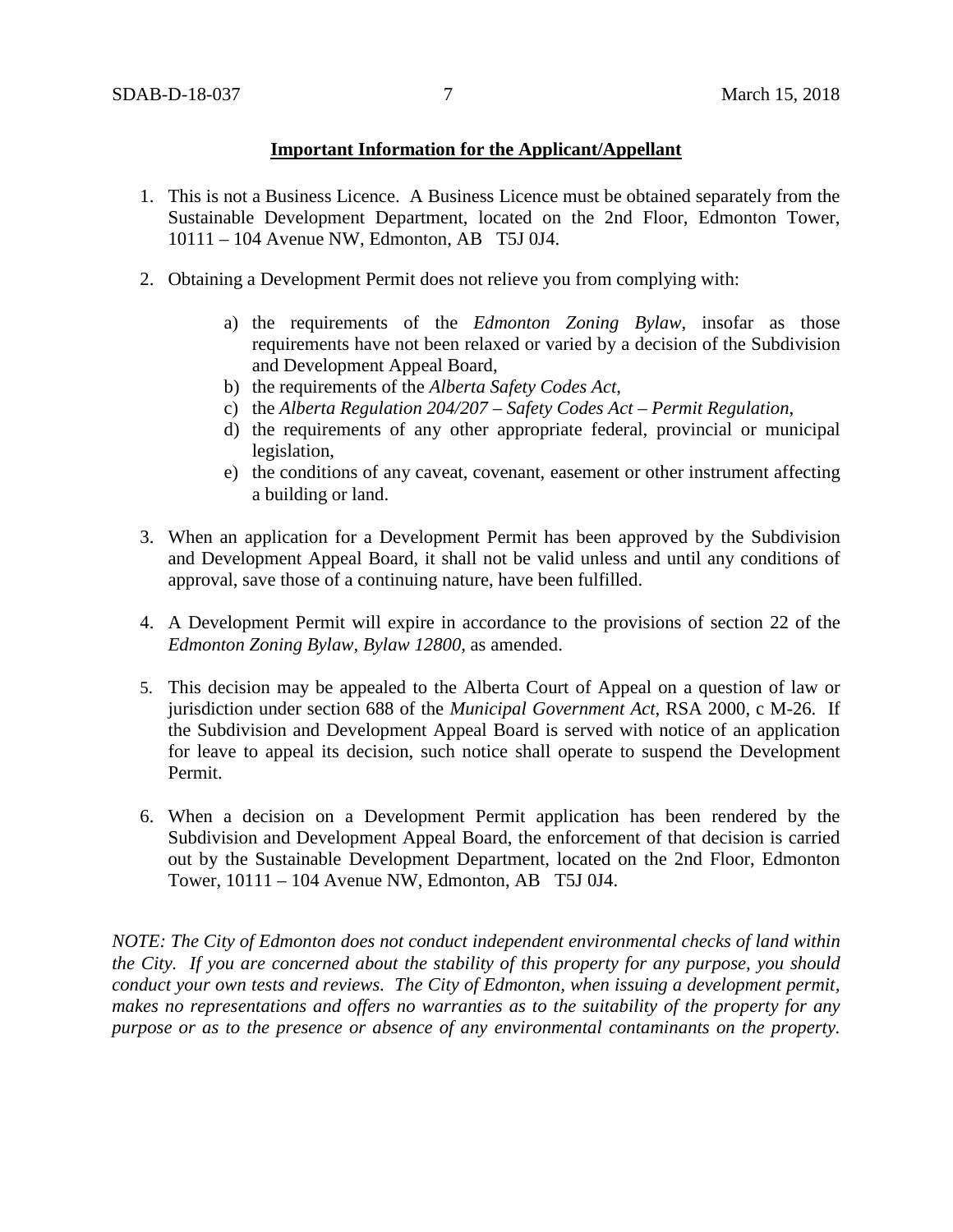

Date: March 15, 2018 Project Number: 267660433-001 File Number: SDAB-S-18-001

# **Notice of Decision**

[1] The Subdivision and Development Appeal Board (the "Board") at a hearing on February 1, 2018, made and passed the following motion:

> "That SDAB-D-18-001 be tabled to February 28, 2018, at the written request of the Appellant and with the consent of the Subdivision Authority."

[2] On February 28, 2018, the Board made and passed the following motion:

"That SDAB-D-18-001 be raised from the table."

[3] On February 28, 2018, the Board heard an appeal that was filed on **January 3, 2018**. The appeal concerned the decision of the Subdivision Authority, issued on December 21, 2017, to refuse the following subdivision application:

# **Create one (1) additional Single Detached Residential Lot.**

- [4] The subject property is on Plan 4311HW Blk 27 Lot 16, located at 10719 130 Street NW, within the (RF1) Single Detached Residential Zone. The West Ingle Area Redevelopment Plan applies to the subject property.
- [5] The following documents were received prior to the hearing and form part of the record:
	- A copy of the refusal of the Subdivision Authority; and
	- The Appellant's submission and subsequent written documents.
- [6] The following exhibit was presented during the hearing and forms part of the record:
	- Exhibit A Conditions and Advisements provided by Subdivision Authority should the appeal be granted.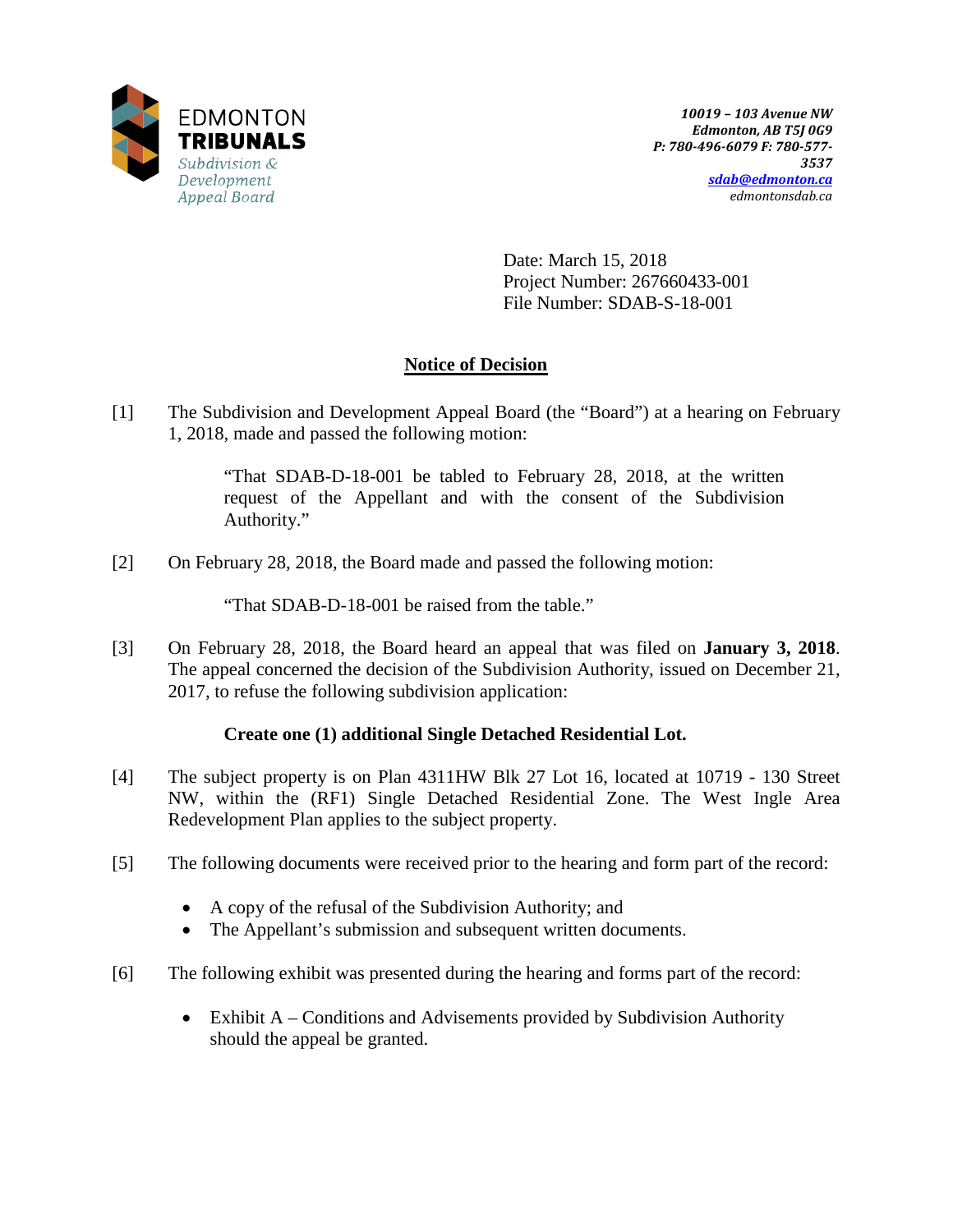#### **Preliminary Matters**

- [7] At the outset of the appeal hearing, the Presiding Officer confirmed with the parties in attendance that there was no opposition to the composition of the panel.
- [8] The Presiding Officer outlined how the hearing would be conducted, including the order of appearance of parties, and no opposition was noted.
- [9] The appeal was filed on time, in accordance with section 678 of the *Municipal Government Act* (the *Act*), RSA 2000, c M-26.

#### **Summary of Hearing**

- *i) Position of the Appellant, Ms. T. Adatia*
- [10] Ms. Adatia acknowledged that the two proposed lots do not meet the minimum 15-metre site width requirement, but her architect has advised them that there would be no issues with developing livable houses on each of the two subdivided lots. The lots are very long and each house would be 16 feet wide and between 1,600 to 2,000 square feet of above grade living space and fully developed basements. The proposed developments would be fully compliant with the development regulations of the *Edmonton Zoning Bylaw* (the *Bylaw*).
- [11] A rough sketch of the proposed homes contained in her submission shows that no variances would be required for the setbacks or the site coverage.
- [12] Ms. Adatia tried to consult with the four neighbours located immediately adjacent. While they were unable to contact everyone, the two most affected properties to the north and south have no issues with the subdivision and infill development. As shown in her submitted materials, one neighbor expressed concern regarding parking, but the current parking issue is due to an apartment which is located two lots down the blockface.
- [13] Most of the property owners in the vicinity support subdivisions and infill development as it increases their land values. Ms. Adatia spoke to the president of the Westmount Community League who indicated that community members do not favour duplexes but are comfortable with skinny homes. The Community League president lives in a skinny home himself. A map of the area contained in their submission shows that skinny homes are common in the immediate area.
- [14] They originally bought the property with the intention of building a duplex, but found out duplexes are not permitted. They plan to live in one of the homes and the other will be occupied by her parents.
- [15] Their submission included a previous Board decision (SDAB-S-17-001). In that case a subdivision had been refused by the Subdivision Authority because the minimum site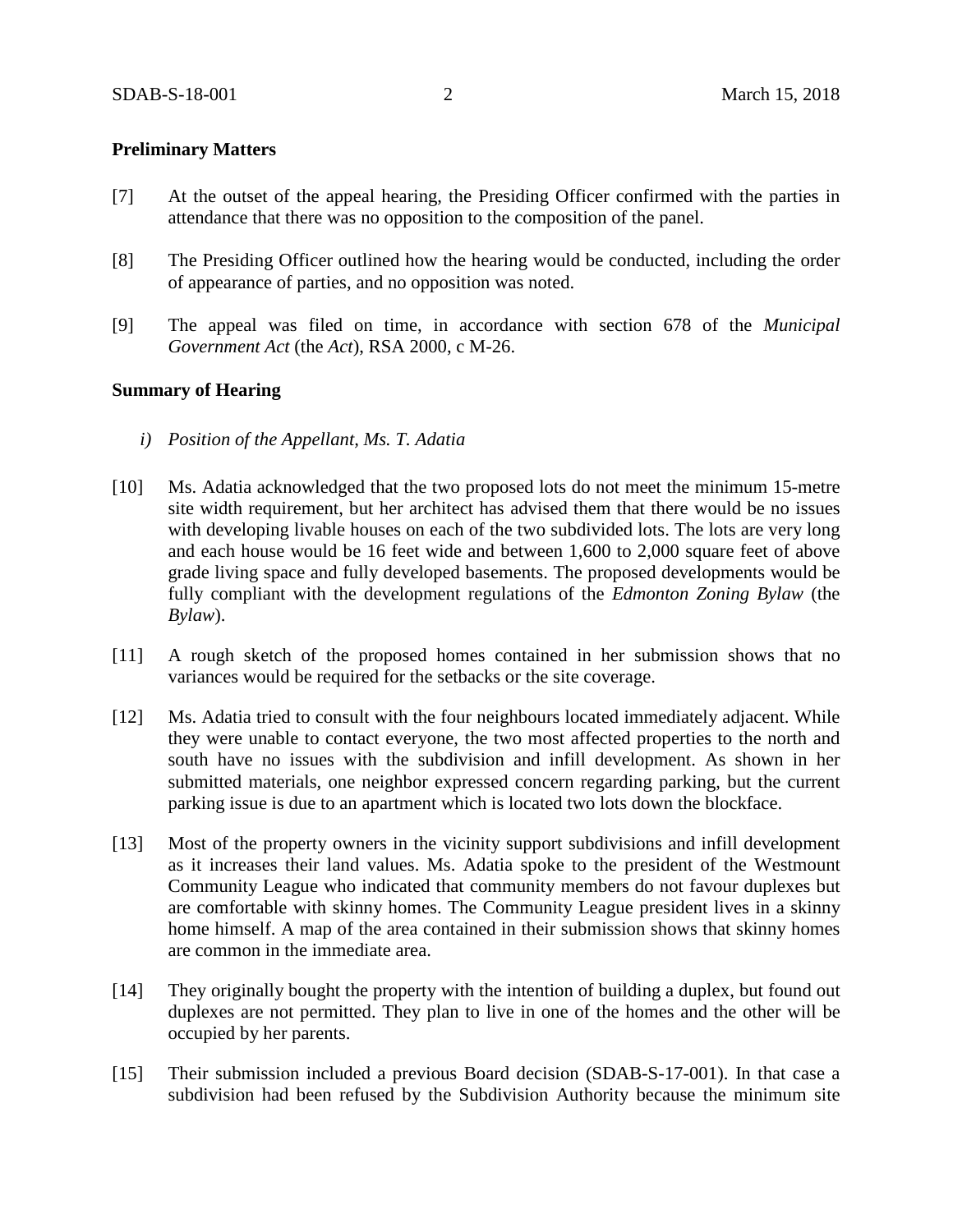depth requirement was not met. The Board determined there was no negative impact to neighbours and approved the subdivision. She believes this case is similar.

- [16] Further, unlike the situation in that appeal, in this case Ms. Adatia believes that there would be no issues with the utility servicing.
	- *ii) Position of the Subdivision Authority*
- [17] Mr. M. Beraldo and Mr. K. Witiw of the Subdivision Authority appeared to answer questions from the Board.
- [18] In the past they had a two percent variance policy for site width, but more recently Council has struggled with lot limits for infill and has changed the *Bylaw*. Section 11.3(1)(c) states:

On rectangular shaped lots, there shall be no variance from the minimum Site Width, for new Single Detached Housing in the RF1 Single Detached Residential Zone, RF2 Low Density Infill Zone, RF3 Small Scale Infill Development Zone, and RF4 Semi-Detached Residential Zone Zones for all Sites which received subdivision approval after June 12, 2017.

Therefore, while the variance requested in site width is very small, they had no choice but to refuse the subdivision following current policy and Council direction. It is also the internal policy of their section to not pass problems or hardships down to the Development Authority. If they were to approve this subdivision, section 11.3(1)(a) could be triggered.

[19] The Board asked Mr. Beraldo what the Subdivision Authority's interpretation of the word "adjacent' is per section 653(3)(b) of the *Act* which states:

> On receipt of an application for subdivision approval, the subdivision authority must give notice of the application to owners of the land that is adjacent to the land that is the subject of the application.

Mr. Beraldo advised that "adjacent" does not just mean touching and that notice from his section was provided to at least four properties surrounding the subject site. He was not able to provide the exact number of property owners that had been notified, but confirmed that they did not send notice to all property owners within a 60-metre radius.

[20] In Mr. Beraldo's opinion, granting a 0.18-metre deficiency in the required site width would not unduly interfere with the amenities of the neighbourhood or materially interfere with or affect the use, enjoyment or value of neighbouring parcels of land. Regardless, he but did not have the authority to grant the required variance based on Council guidance.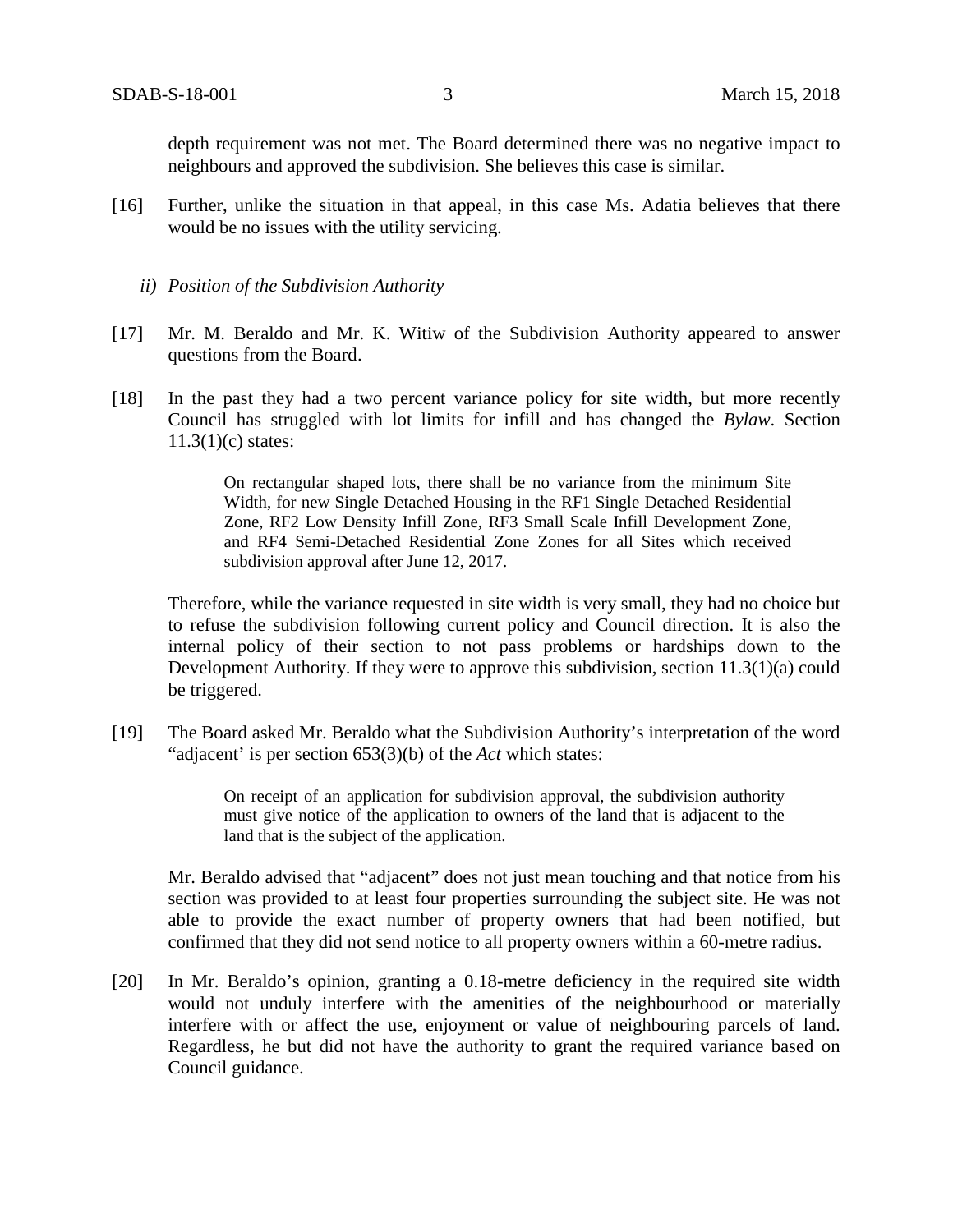- [21] While policies 4 and 5 of the West Ingle Area Redevelopment Plan encourage infill in the (RF3) Small Scale Infill Development Zone, subdivision approvals have also been granted in the (RF1) Single Detached Residential Zone areas in West Ingle, but only if the minimum required site width was met. It is not met in this case.
- [22] Semi-detached and duplex housing would not be compliant on this site due to locational criteria. They had explored re-zoning with the applicant but felt it would be much more cumbersome than refusing the application and having it go before the Board on appeal.
- [23] Mr. Beraldo submitted a draft subdivision approval letter (*Exhibit A*) and asked the Board to include the conditions and advisements contained therein should they grant this appeal.

### *iii) Rebuttal of the Appellant, Ms. T. Adatia*

- [24] Ms. Adatia understands that the City has rules in place and that a lot must be a minimum of 15 metres wide to allow a subdivision; however, in her opinion, this rule is in place to prevent people from putting super skinny houses on these lots for re-sale.
- [25] The main floor of each house would be 900 to 1000 square feet with a second storey of the same size plus a basement. There is sufficient room for a rear yard and a garage on each lot.
- [26] Ms. Adatia reiterated that the homes are not meant for re-sale and she will occupy one home and the second will be occupied by her parents.
- [27] After reviewing the conditions of approval and advisements proposed by the Subdivision Authority, Ms. Adatia stated that she did not object to their imposition should the Board approve the subdivision application.

### **Decision**

- [28] The appeal is **ALLOWED** and the decision of the Subdivision Authority is **REVOKED**. The subdivision is **GRANTED** as applied for to the Subdivision Authority, subject to the following **CONDITIONS** and **ADVISEMENTS** as proposed by the Subdivision Authority:
	- 1. That the owner obtain a permit to demolish the existing dwelling and garage prior to endorsement of the final plan. Demolition permits can be obtained from Development Services located on the 2nd floor of Edmonton Tower at 10111 - 104 Avenue NW;
	- 2. That the owner pay all outstanding property taxes prior to the endorsement of the plan of survey.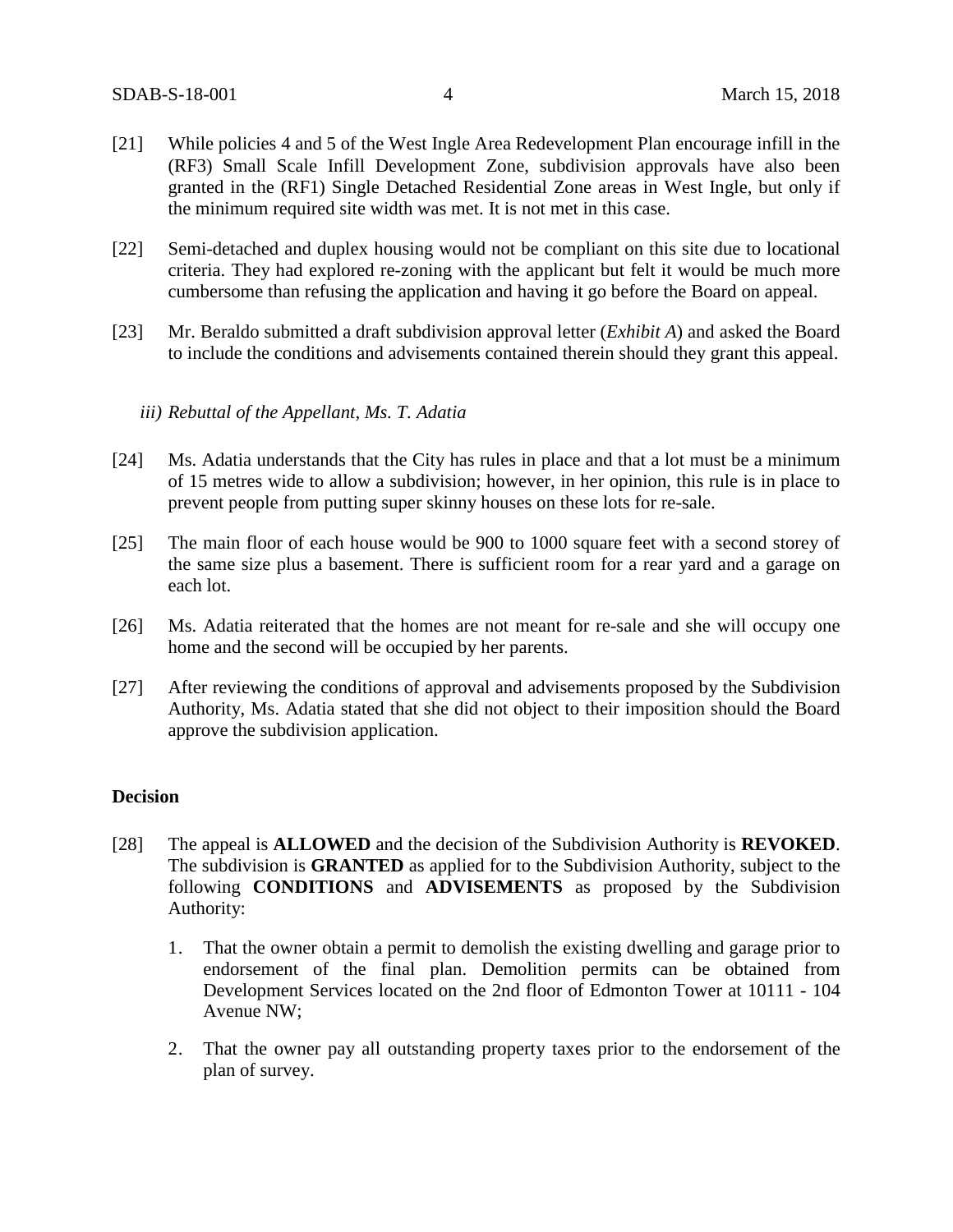### ADVISEMENTS

#### Next Steps for Subdivision Approval

• The next step in the subdivision process is to have a legal instrument prepared (ie. Plan of Survey) in order to register the approved subdivision. The legal instrument is then forwarded to the City for endorsement along with the endorsement fee (\$662.00 - 2018 Fees Schedule) and subsequently released to the applicant for registration at the Land Titles Office.

### Transportation

- There are existing boulevard trees adjacent to the site on 130 Street NW that must be protected during construction. For information about tree protection please refer to the City of Edmonton's web site (Trees and Construction).
- Access for future development must be to the adjacent alley in conformance with the Mature Neighbourhood Overlay Sec. 814.3(17) of the Zoning Bylaw #12800. Further details of access will be reviewed upon submission of a detailed site plan or development permit application.

#### Building / Site

• The owner shall ensure that any change in property boundaries does not cause any structures on site to become non-compliant with the Safety Codes Act and Alberta Building Code. Permits may be required for such changes. Please contact 311 for more information.

#### **Servicing**

- The owner is required to make satisfactory arrangements for, and pay all costs associated with separate servicing to each lot, as well as the modification, relocation and/or removal of existing services. For further information, please contact: EPCOR Distribution & Transmission Inc. (780-412-4000), TELUS Communications (Edmonton) Inc. (Real Estate Division [Rights of Way] 780-508-2456), ATCO Gas (780-424-5222) and EPCOR Drainage Inc. (water and sewer servicing 780-496- 5444).
- The existing services (water and sanitary) enter the proposed subdivision approximately 2.14 m north of the south property line of Lot 16 off of the lane. As per the Drainage and Waterworks Bylaws, these services cannot cross the proposed property line.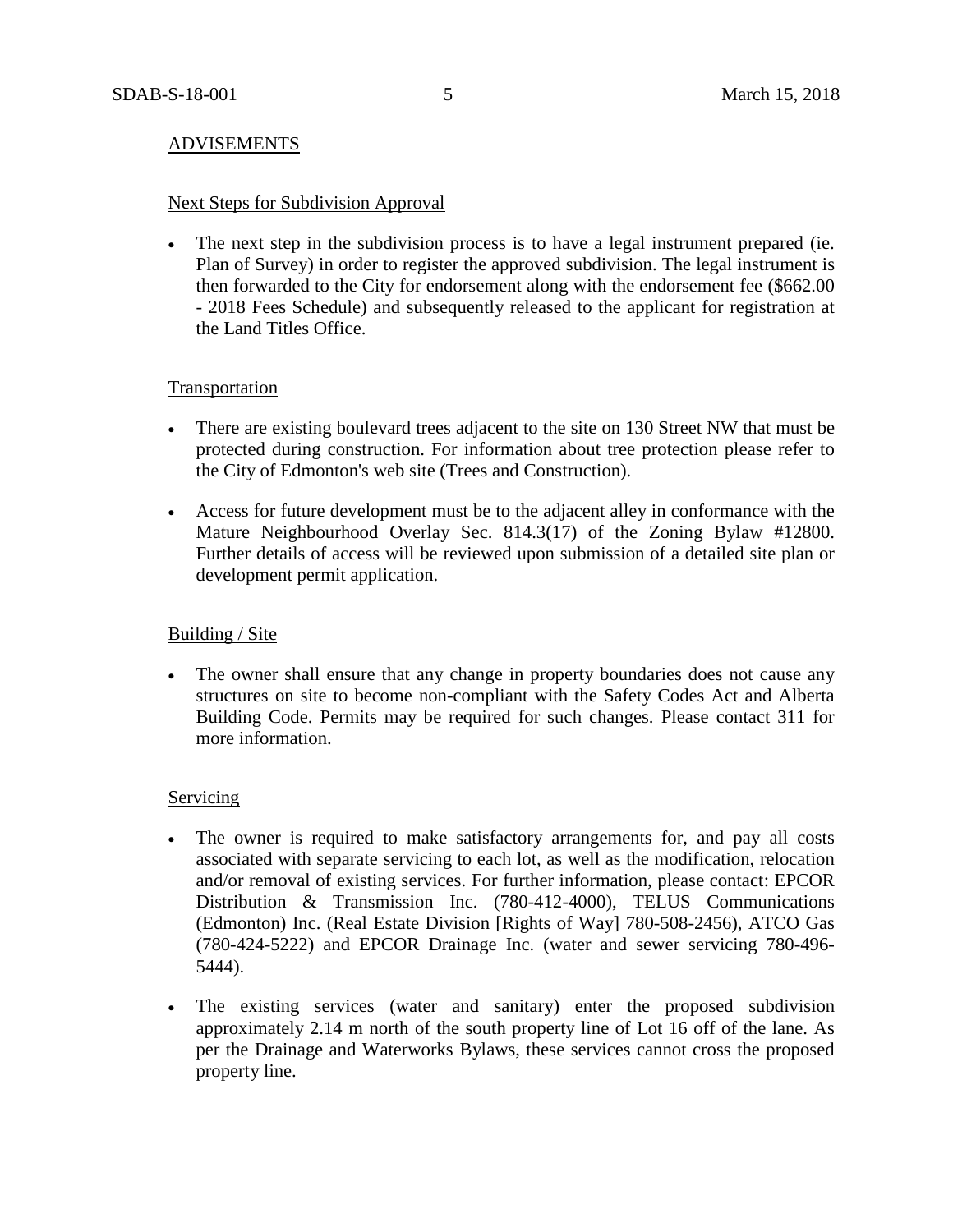- If power service crosses the proposed property line the owner may be required to provide a blanket easement in favour of EPCOR Distribution & Transmission Inc. If required, said easement shall be registered prior to or concurrent with the final plan of survey (contact EPCOR Land Administration Group at 780-412-3252).
- [29] In granting the subdivision, the Board acknowledges the following contravention of the *Edmonton Zoning Bylaw* (the *Bylaw*):
	- a) The minimum required Site Width of 7.5 metres pursuant to section 110.4(1)(b) has not been met as each of the Lots are 7.32 metres in Site Width which is deficient by 0.18 metres per Lot.

#### **Reasons for Decision**

- [30] The Appellant applied for a subdivision to create one additional Single Detached Residential Lot by splitting a current Site into two Lots, each 7.32 metres in Site Width.
- [31] According to the letter of refusal dated December 21, 2017, the Subdivision Authority refused the application because it will result in a Site Width of 7.32 metres for each of the Lots which does not comply with the minimum 7.5 metres required Site Width for the (RF1) Single Detached Residential Zone under section 110.4(1)(b) of the *Bylaw*.
- [32] At the oral appeal hearing, the Subdivision Authority also raised section 11.3 of the *Bylaw* as an additional reason for refusal. The Subdivision Authority did not want to approve the subdivision and thereby download a problem to the Development Authority for two reasons. First, they did not wish to create an unnecessary hardship or practical difficulty per section 11.3(1)(a). Second, they noted that Council recently expressly limited the Development Authority's variance authority concerning Site Width in this Zone under section 11.3(1)(c) of the *Bylaw* which states:

On rectangular shaped lots, there shall be no variance from the minimum Site Width, for new Single Detached Housing in the RF1 Single Detached Residential Zone, RF2 Low Density Infill Zone, RF3 Small Scale Infill Development Zone, and RF4 Semi-Detached Residential Zone Zones for all Sites which received subdivision approval after June 12, 2017.

- [33] The Board concurs that section 11.3 of the *Bylaw* limits Development Authority's discretion to grant variances for specific Development Permit Applications. However, the Subdivision Authority and the Board have a different authority. The Board is not obligated to refuse an application for subdivision on this basis.
- [34] The Board's jurisdiction in this appeal comes from section 680(2) of the *Act* which outlines its responsibilities and authority in appeals of refused subdivision applications*.*  It provides: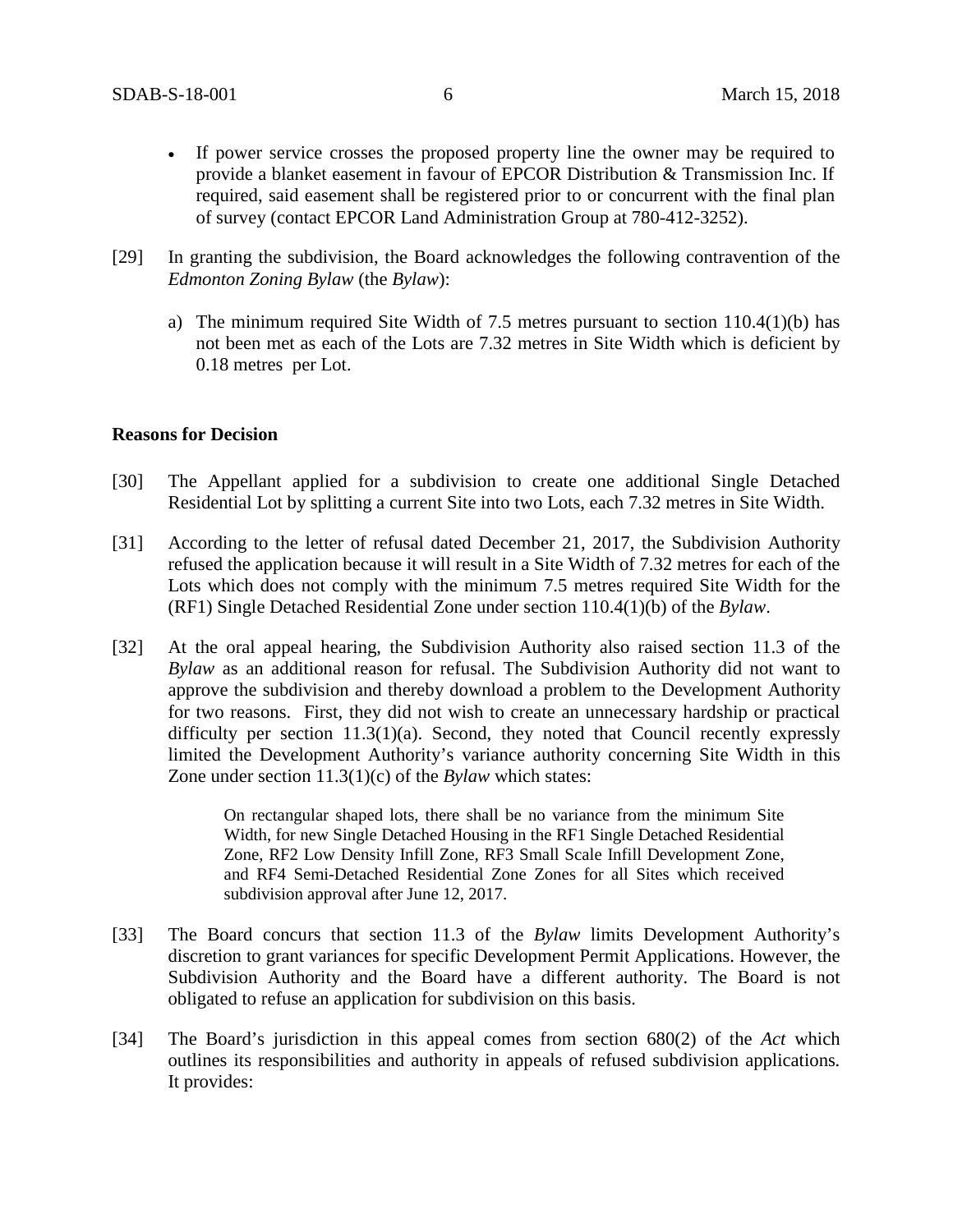- (2) In determining an appeal, the board hearing the appeal
	- (a) must act in accordance with any applicable ALSA regional plan;
	- (a.1) must have regard to any statutory plan;
	- (b) must conform with the uses of land referred to in a land use bylaw;
	- (c) must be consistent with the land use policies;
	- (d) must have regard to but is not bound by the subdivision and development regulations;
	- (e) may confirm, revoke or vary the approval or decision or any condition imposed by the subdivision authority or make or substitute an approval, decision or condition of its own;
	- (f) may, in addition to the other powers it has, exercise the same power as a subdivision authority is permitted to exercise pursuant to this Part or the regulations or bylaws under this Part.
- [35] Per section 680.2(2)(f), the Board is delegated the same authority that the Subdivision Authority had when making the original decision. This authority is found in section 654 of the *Act* which provides in part:

**(**1**)** A subdivision authority must not approve an application for subdivision approval unless

- (a) the land that is proposed to be subdivided is, in the opinion of the subdivision authority, suitable for the purpose for which the subdivision is intended,
- (b) the proposed subdivision conforms to the provisions of any growth plan under Part 17.1, any statutory plan and, subject to subsection (2), any land use bylaw that affects the land proposed to be subdivided,
- (c) the proposed subdivision complies with this Part and Part 17.1 and the regulations under those Parts, and
- (d) all outstanding property taxes on the land proposed to be subdivided have been paid to the municipality where the land is located or arrangements satisfactory to the municipality have been made for their payment pursuant to Part 10.
- (1.1) A decision of a subdivision authority must state
	- (a) whether an appeal lies to a subdivision and development appeal board or to the Municipal Government Board, and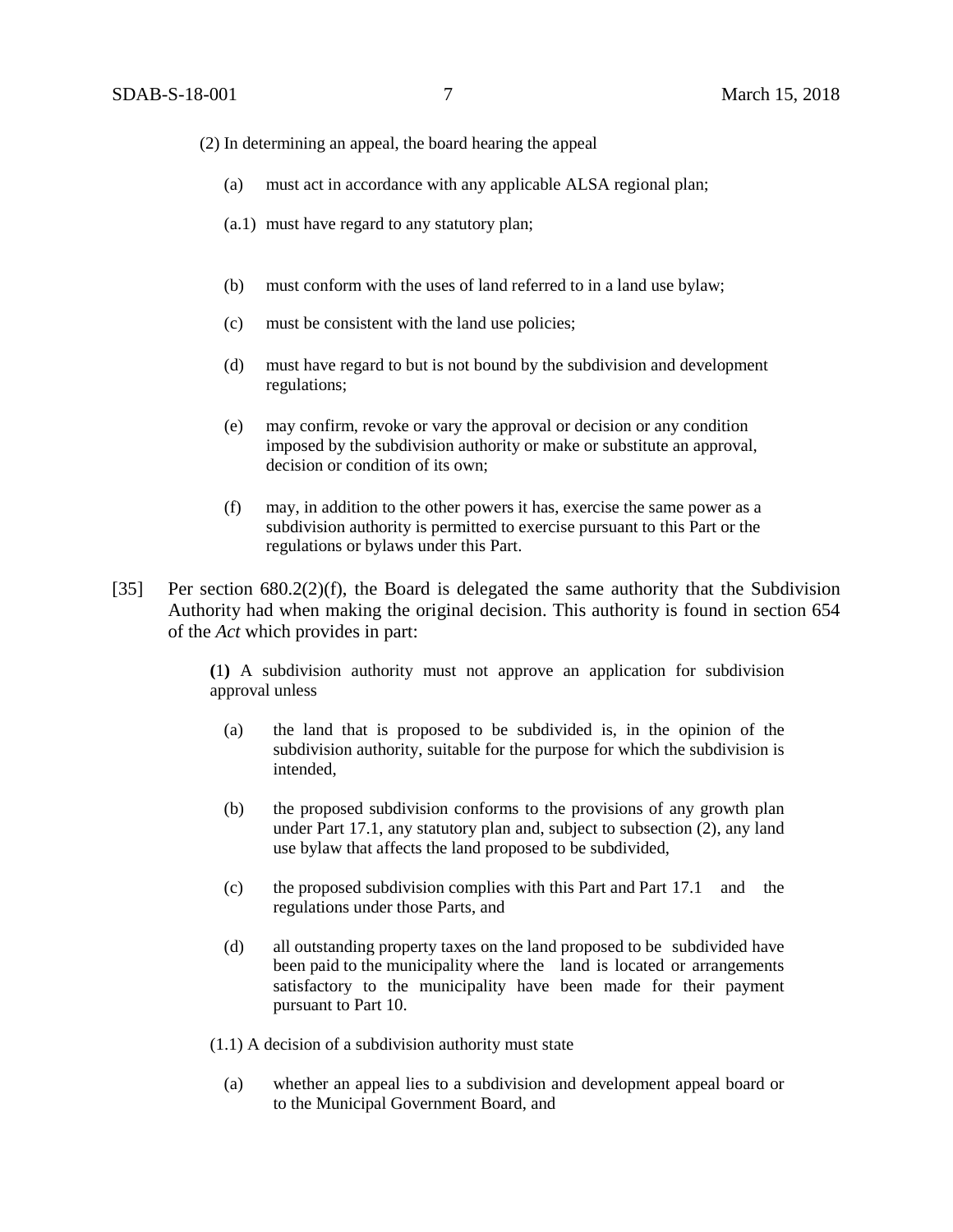(b) if an application for subdivision approval is refused, the reasons for the refusal.

(1.2) If the subdivision authority is of the opinion that there may be a conflict or inconsistency between statutory plans, section 638 applies in respect of the conflict or inconsistency.

**(2) A subdivision authority may approve an application for subdivision approval even though the proposed subdivision does not comply with the land use bylaw if, in its opinion,**

- **(a) the proposed subdivision would not**
	- **(i) unduly interfere with the amenities of the neighbourhood, or**
	- **(ii) materially interfere with or affect the use, enjoyment or value of neighbouring parcels of land,**

#### **and**

#### **(b) the proposed subdivision conforms with the use prescribed for that land in the land use bylaw. [Emphasis added]**

- [36] Based on the submissions of the Appellant and the Subdivision Authority and considering the *Bylaw* and the West Ingle Area Redevelopment Plan, the Board finds that the proposed Use, Single Detached Housing is not inconsistent with the applicable statutory plan and also that the subdivision conforms with the Uses for land prescribed in sections 110.2 and 110.3 of the *Bylaw*.
- [37] In this case the Lots created by the proposed subdivision will not comply with the specific development regulation of the *Bylaw* regarding minimum Site Width found in section 110.4(1)(b).
- [38] However, based on the statements and materials submitted by the parties, the Board finds that the creation of two Lots (each deficient by 0.18 metres in Site Width) will not unduly interfere with neighbourhood amenities, nor create a material adverse interference or material impact on the use, enjoyment or value of neighbouring properties and approves it pursuant to section 654(2)(a) of the *Act* for the following reasons:
	- a) While each of the proposed Lots are deficient in Site Width by 0.18 metres, both will exceed the minimum required Site Area for Single Detached Housing of 250.8 square metres by over 62 square metres and also exceed the minimum required Site Depth of 30 metres by 12.7 metres.
	- b) The Appellant provided a submission to show that taking all dimensions of the proposed Lots into consideration, Single Detached Houses could comfortably be built on each Lot with a livable floor area in excess of 2000 square feet (185.81 square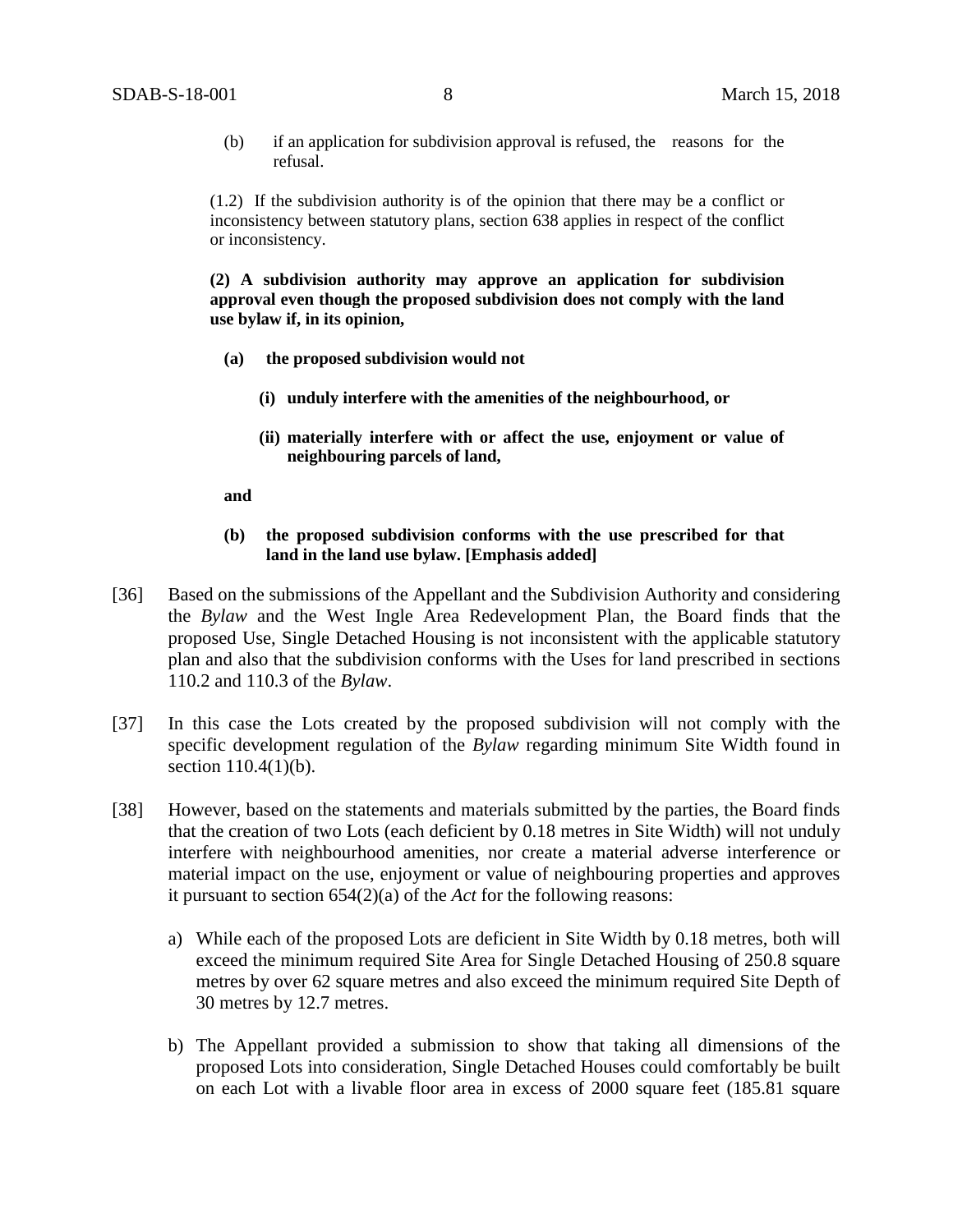metres) that complies with all required Setbacks and Site Coverage limits as set out in the development regulations of the *Bylaw*. In other words, developments that apart from Site Width would be Class A Developments were easily feasible on each of the Lots.

- c) While one neighbour indicated a general concern with parking, the Board notes that the Appellant's submission also shows that the minimum number of on-site parking spaces can be met and potentially exceeded for each lot.
- d) The Appellant spoke with the two most affected, adjacent neighbours as well as other neighbours in close proximity. Evidence was provided that those neighbours are not in opposition to the proposed subdivision.
- e) The Board notes that notices of this appeal hearing were sent to all property owners within a 60-metre radius, which exceeds the minimum required notification under the *Act* and no parties appeared and no correspondence was received in opposition to the proposed subdivision.
- f) The Appellant provided evidence that she had reviewed the proposed subdivision with a Westmount Community League representative and the Community League was also in support of the proposed subdivision.
- g) The Subdivision Authority indicated that while the subdivision would result in the Lots not in compliance with section 110.4(1)(b) due to the 0.18 metres deficiency in Site Width, they, nonetheless did not believe there would be any material adverse impact by approving the proposed subdivision in this particular situation. The application was denied based on a generally applicable policy precluding any deficiency in Site Width.
- [39] The Board concludes that the proposed subdivision, despite non compliance with minimum Site Width required in the *Bylaw*, will not unduly interfere with the amenities of the neighbourhood, nor materially interfere with or affect the use, enjoyment or value of neighbouring parcels of land pursuant to section 654(2) of the *Act* and allows the appeal.
- [40] The Subdivision has been approved subject to the conditions and advisements provided by the Subdivision Authority and reviewed by the Appellant. The Appellant expressed no objections to any of the conditions or advisements.
- [41] During the hearing, the Appellant asked the Board to consider her intention to continue to own one of the properties and to sell the other to her parents after their redevelopment.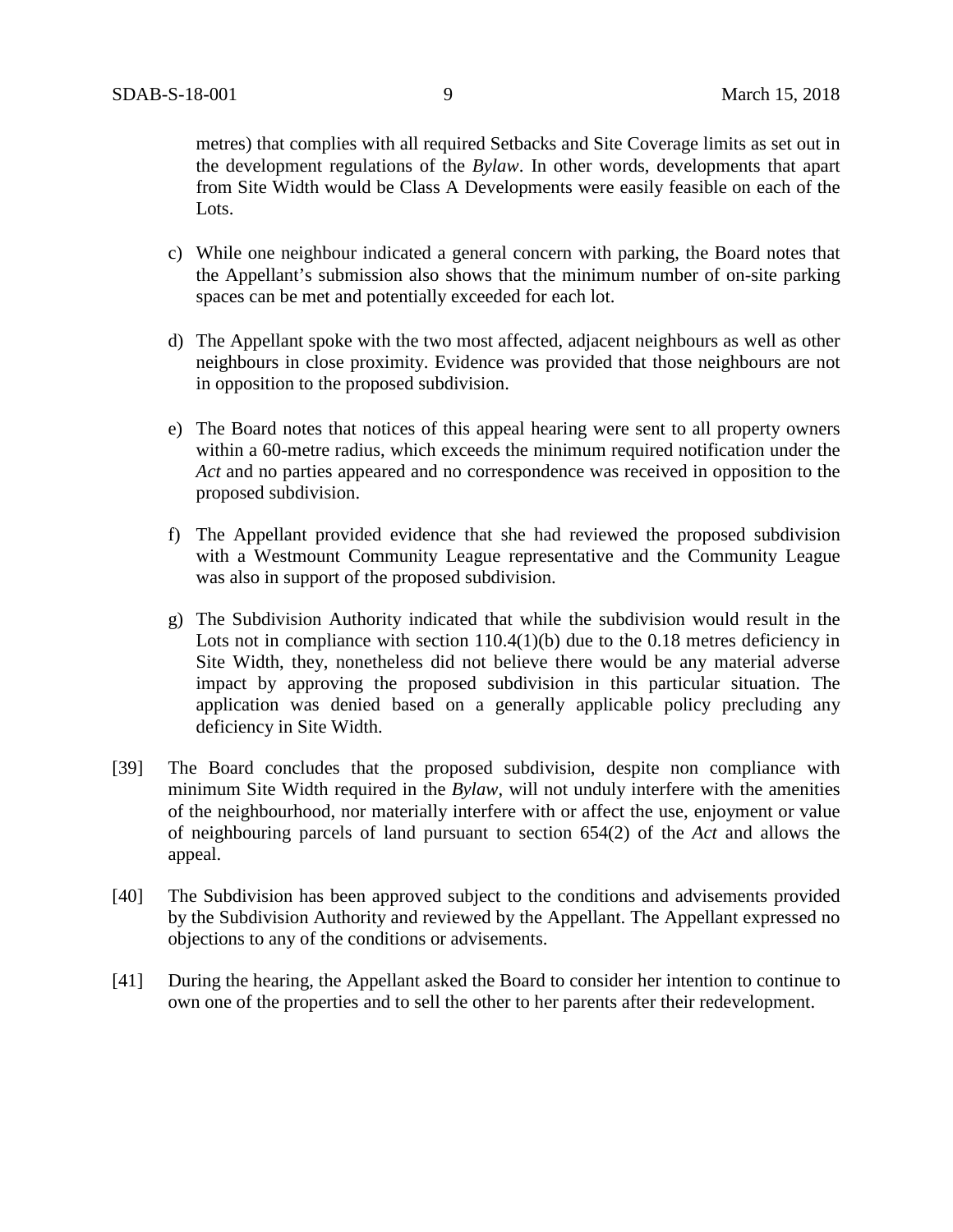The Board has not taken this factor into consideration in making its decision as the Board's rulings apply to land and in no way restrict subsequent ownership of the subject properties.

> Ms. K. Cherniawsky, Presiding Officer Subdivision and Development Appeal Board

Board Members in Attendance: Mr. V. Laberge; Mr. A. Nagy; Ms. L. Gibson; Ms. D. Kronewitt Martin